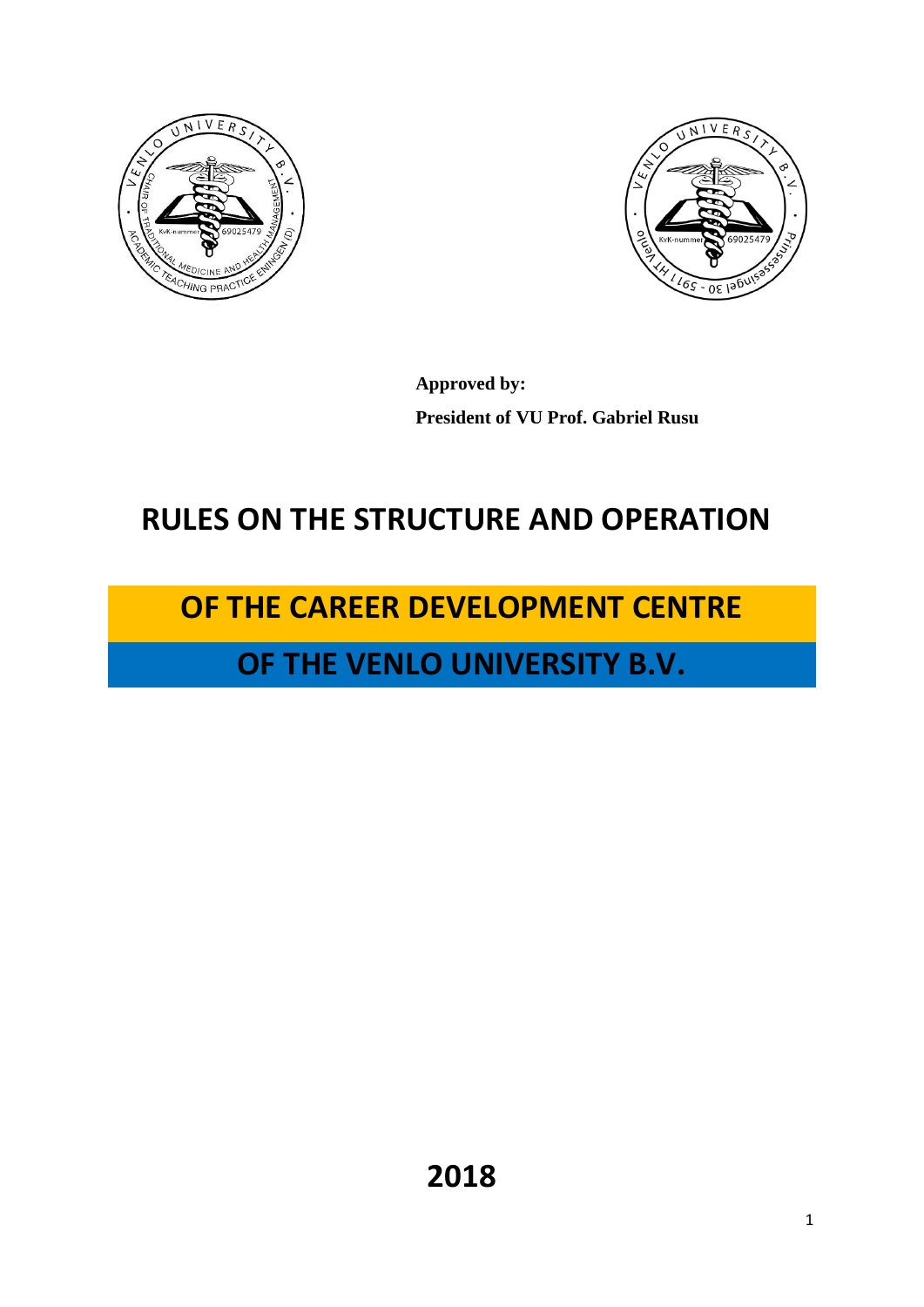|                                       | Page |
|---------------------------------------|------|
| <b>I. GENERAL PROVISIONS</b>          | 3    |
| II. OBJECTIVE                         | 3    |
| <b>III. ACTIVITIES</b>                | 3    |
| <b>IV. STRUCTURE</b>                  | 5    |
| V. FUNDING                            | 6    |
| VI. TRANSITIONAL AND FINAL PROVISIONS | 6    |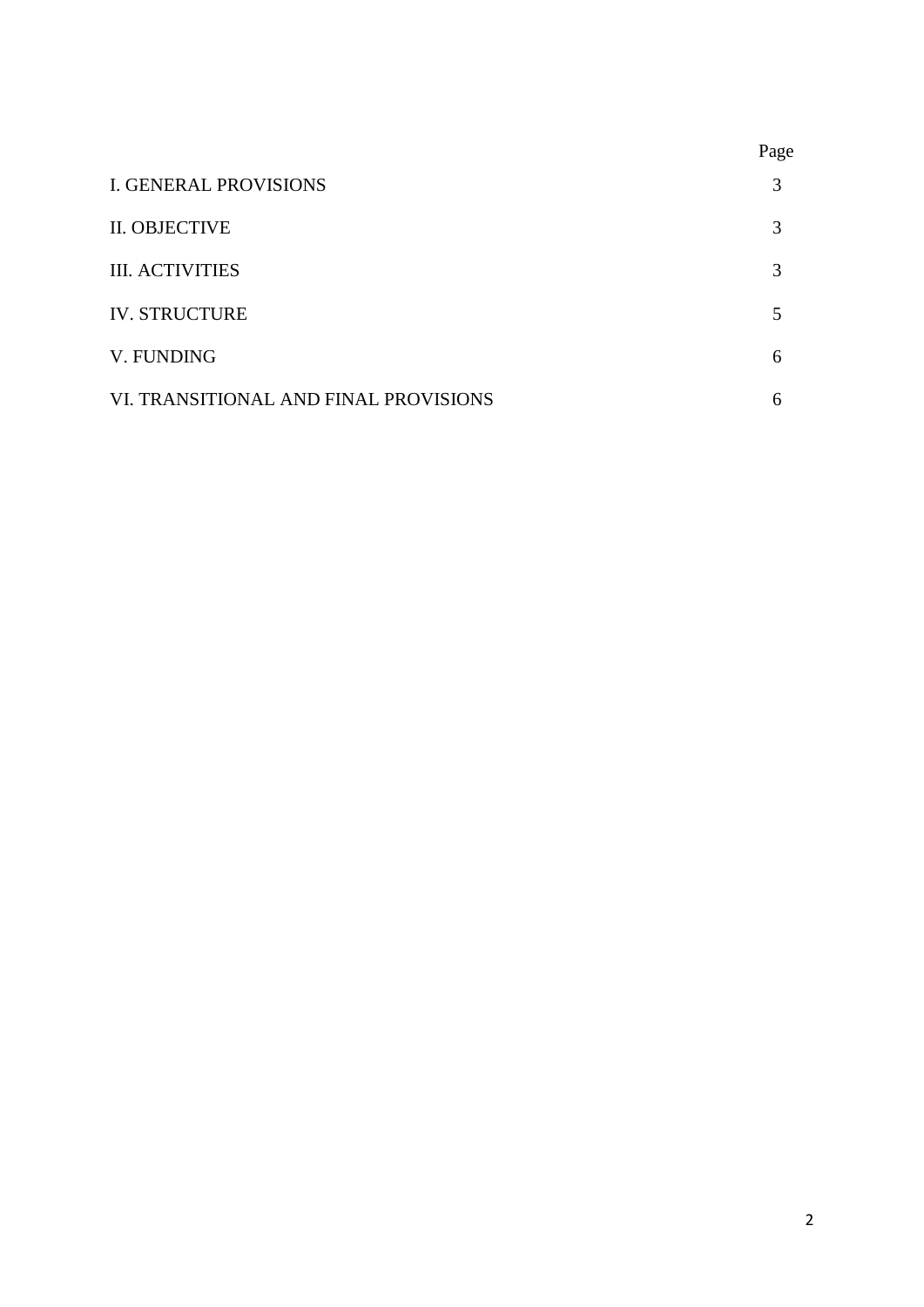## **I. GENERAL PROVISIONS**

## **Article 1.**

These Rules set out the structure and the operation of the University Career Development Centre (CDC) at the Venlo University (the University)

### **Article 2.**

CDC is established, transformed and closed by resolution of the Academic Council and reports its work on annual basis before the Academic Council in compliance with article 64 of the Rules on the structure and operation of VU.

#### **II. OBJECTIVE**

#### **Article 3.**

The main objective of CDC is to provide high quality and efficient services related to the career orientation and development of students and PhD students in the University during and after the completion of their course of study.

## **III. ACTIVITIES**

**Article 4.** Activities related to students and PhD students in the University:

- 1. Making assessments of the competitive environment on the labour market and among other universities and regular reports to the University's management;
- 2. Dissemination of updated information about the labour market trends among students;
- 3. Maintenance of database of comparative data for the interest to the specialties on annual basis, while taking in consideration the VU's position therein;
- 4. Organisation of awareness raising events in the University aimed at presenting the Centre's work, dissemination of leaflets, advertising materials, etc.
- 5. Organisation and conducting introductory information lectures presenting the major specialties and disciplines to the respective academic standards before the first-year students;
- 6. Career consultations and briefing for students and registration of students in the database of the Centre by filling-in a registration form and submission of curriculum vitae;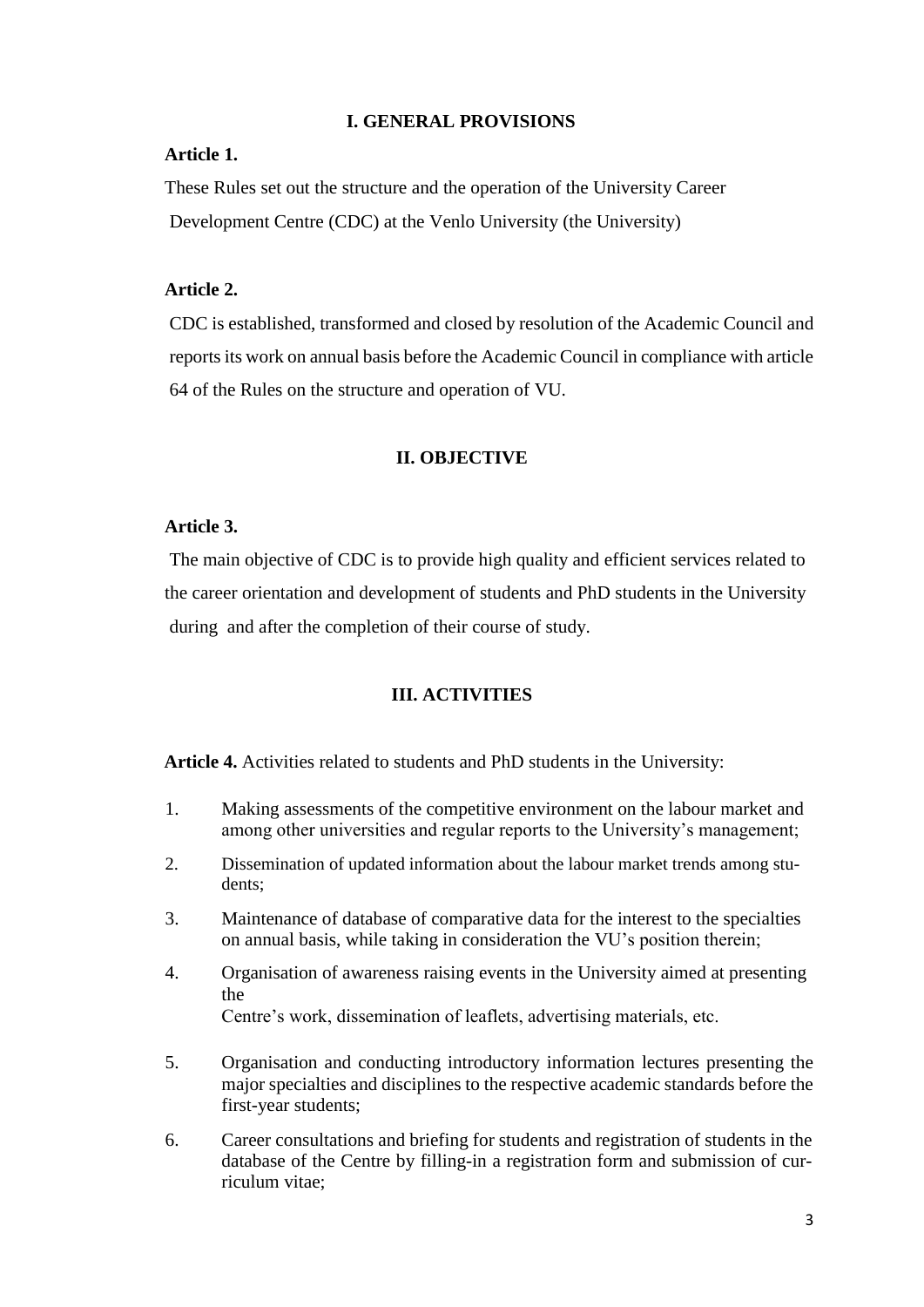- 7. Dissemination of updated information about available opportunities for conducting professional apprenticeships and practice in the country and abroad among students;
- 8. Negotiating and offering professional apprenticeships for students in firms and companies – employers;
- 9. Promotion of professional apprenticeships, opportunities for funding, including from European programs, and encouraging students to participate;
- 10. Negotiating and offering apprenticeships and hourly paid work for students in the administrative offices of the University;
- 11. Assistance in the organisation of student apprenticeships and practices abroad and mobility of students and lecturers;
- 12. Dissemination of job announcements appropriate for the respective specialties among students;
- 13. Dissemination of information in the field of the human resources development among students and teaching and administrative staff of the University in relation to the participation in national and international projects, programs, contests, conferences, seminars, etc. (in cooperation with the Ministry of Education, Youth and Science, the

Ministry of Labour and Social Policy, the General Labour Inspectorate, the Employment Agency, the National Association of Municipalities in the Netherlands, the Dutch International Business Association, etc., companies and firms operating in the sector of VU);

- 14. Organisation and conducting trainings and seminars for the University students on topical issues related to the professional development – preparation of documents for application, successful performance during interviews, negotiations for remuneration and employment conditions, etc.;
- 15. Assistance to students for the preparation of their job/apprenticeship application documents (curriculum vitae, cover letter) and consultancy for successful performance during job/apprenticeship interviews;
- 16. Development and support of website with information materials and resources for career orientation and development;
- 17. Assistance for professional certification of students;
- 18. Conducting surveys among students in terms of their attitude and expectations for employment realisation;
- 19. Establishment and maintenance of database for the professional realisation of University graduates;
- 20. Maintaining continuous contacts with the Student Council in the interest of the students and their career development.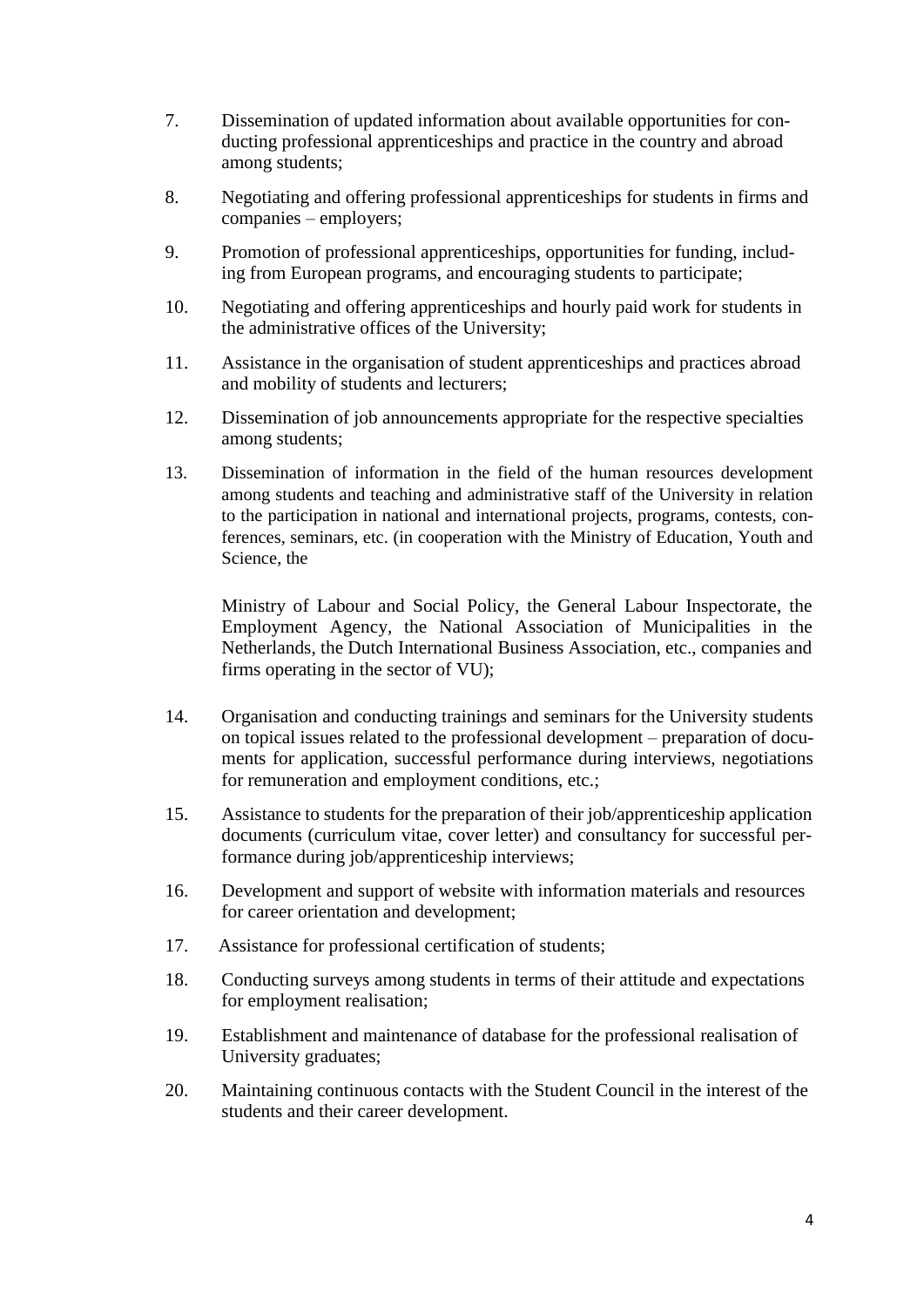## **Article 5.**

Activities related to the work with companies – employers and other external organisations:

- 1. Maintaining contacts with companies employers, corporate associations, trade union organisations, holdings, representatives of small and medium-sized business, as well as huge national and international companies;
- 2. Organisation of corporate presentations before the University students;
- 3. Conducting meetings and seminars with representatives of Dutch and foreign companies – employers and business partners of the University for the purposes of successful organisation and conducting trainee programs and student practices in the Netherlands and in other countries, in particular in the countries from where University students come;
- 4. Negotiating the conditions for professional apprenticeship of University students (including duration, number of working hours, payment) with the companies – employers;
- 5. Assistance for involvement of highly qualified professionals representatives of the business, in the study process, in the preparation of curricula and standards and their participation in the state boards of examiners;
- 6. Establishment and maintenance of relations with regional employment offices and the Employment Bureau Directorates, as well as with private staff selection and recruitment companies for the purposes of collecting updated information about vacant jobs.

## **Article 6.**

Follow-up of the career of University graduate students and PhD students and keeping contacts with them for the purposes of creating of University friend community and engaging them in its development.

- 1. Maintenance of database of all individuals who have studied in VU and its annual update through online surveys among them asking for their assessment of the level of study in the University and for recommendations for its improvement;
- 2. Establishment of Alumni Club that supports the University with proposals and ideas on topical and important issues, opportunities for realisation of partnerships, joint projects, initiatives, expert experience, strategies for development and for possible future realisation;
- 3. Organisation of annual meetings and official events on the day of promotions of new graduating students, the anniversary of the University, celebrations, balls, etc.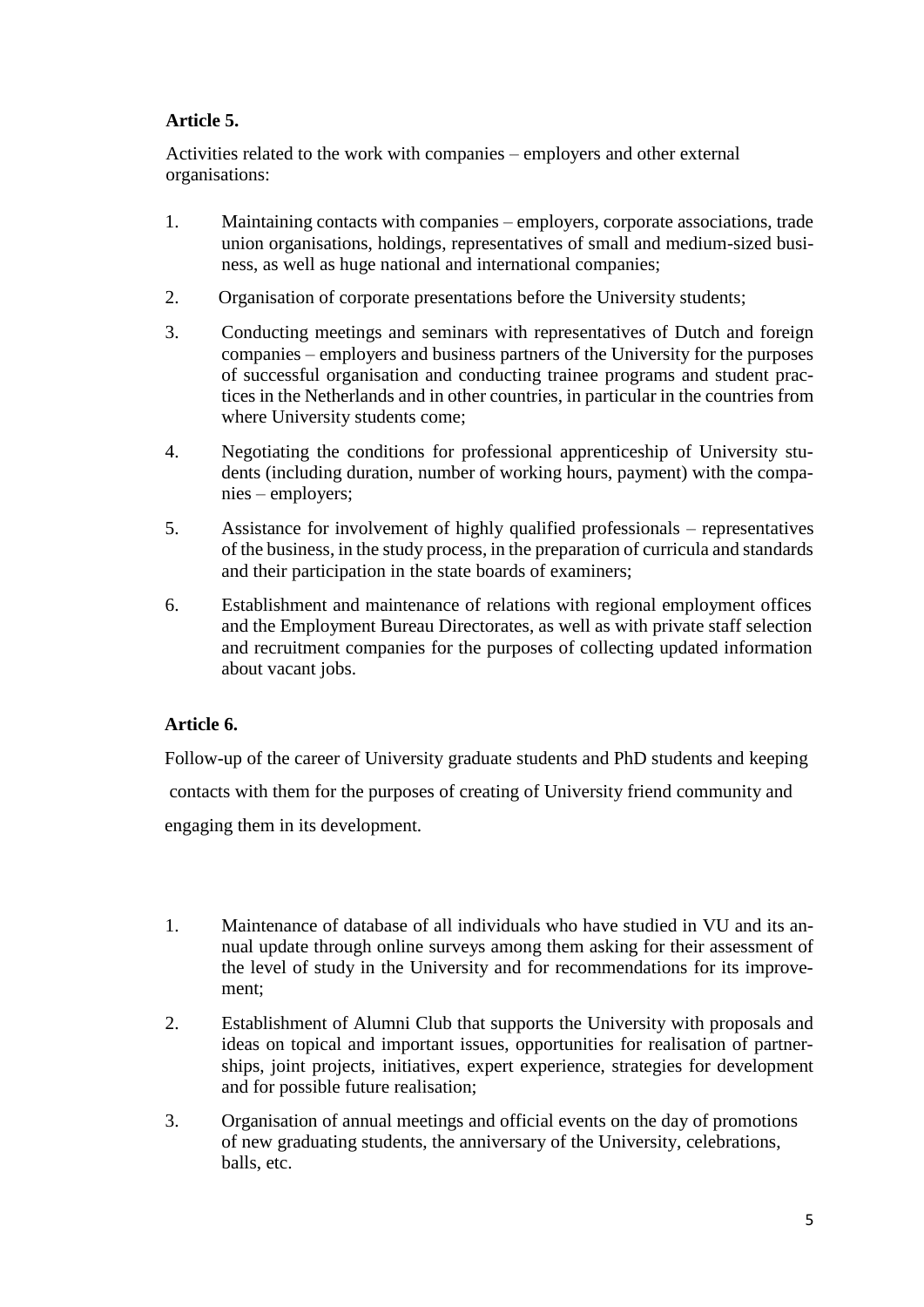## **Article 7.**

## **Other activities**

- 1. Assistance for dissemination of international student and lecturer cards (together with the Association for Support of Academic Community);
- 2. Establishment of information records for: a) contact details of companies and organisations in the Netherlands; b) contact details of foreign academic and business partners; c) database of students and companies registered in the CDC; d) incoming and outgoing correspondence.

## **IV. STRUCTURE**

## **Article 8.**

- (1) CDC is a service unit within the meaning of article 25, paragraph 3 of HEA with general university purpose.
- (2) The pay-roll employees of CDC comprise two associates: manager and expert.
- (3) The manager of CDC is an individual employed under employment agreement in the University and appointed by the president.

## **Article 9.**

**T**he manager of CDC performs the following functions:

- 1. procures the operational management of the Centre and is responsible for the organisation and implementation of the activities under these Rules;
- 2. organises and coordinates the work of the Centre;
- 3. prepares annual report for the work of the Centre;
- 4. represents CDC before external organisations, institutions and companies.

**Article 10.** Career development expert.

- 1. The career development expert is a specialist who has conducted licensed training under internationally recognised certification program for career specialists holding the required qualification.
- 2. The expert supports the work of the Centre manager and performs the assignments given thereby.
- 3. The principal activity of the expert is to organise student apprenticeships and study practices of young specialists graduating the University.
- 4. The key functions and responsibilities of the career orientation expert are related to the realisation of the activities under articles 4, 5 and 6 of these Rules.